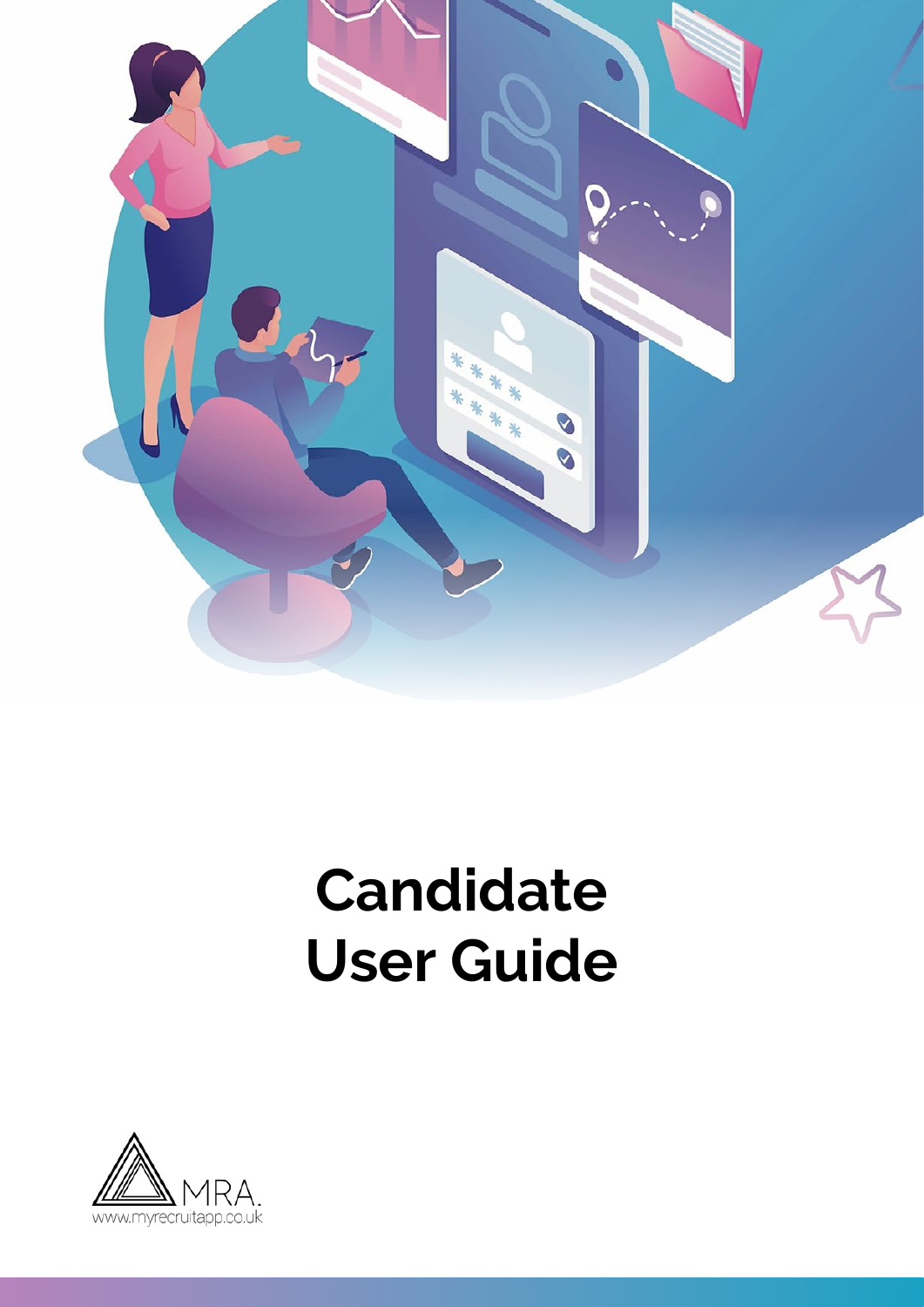### **"Welcome to our app"**

As part of our continued support for our candidates – we want to engage with you more closely in your job search and future career planning - we want to be your first point of call. We have launched our app so you have a new, and different way of job searching. Please look through this guide to using our app and you will see what we are doing to work more closely with you.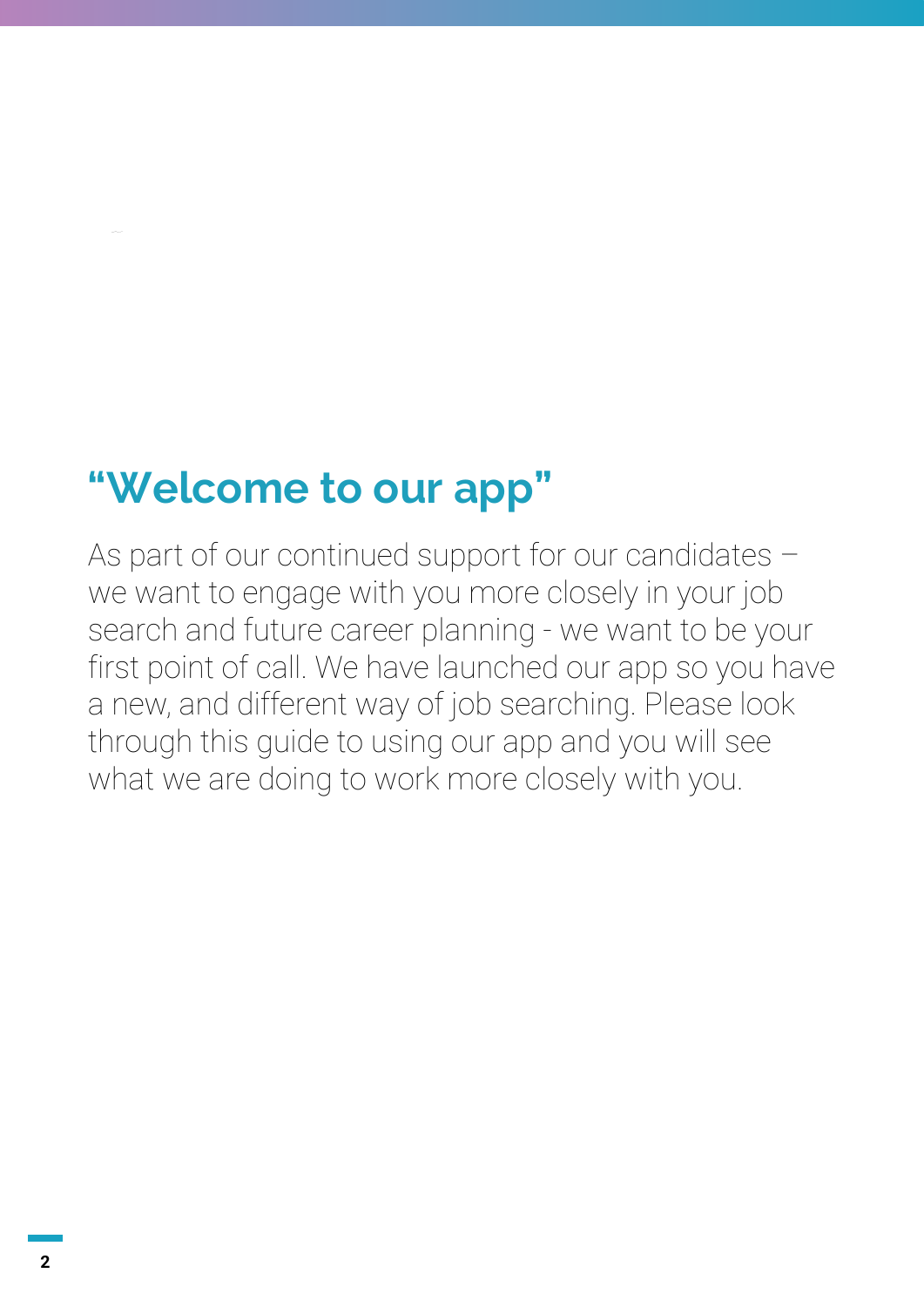



#### **Job Vacancies**

One touch on the vacancy tab and you can see all our live job vacancies every day of the week – every hour of the day. You can keep your job searches organized and in one place.





As well as our day to day job vacancies, we also publish a list of really hot jobs that come onto the market giving you the best choice of the best jobs. Click on the Hot Jobs Tab and you will see regularly updated great opportunities.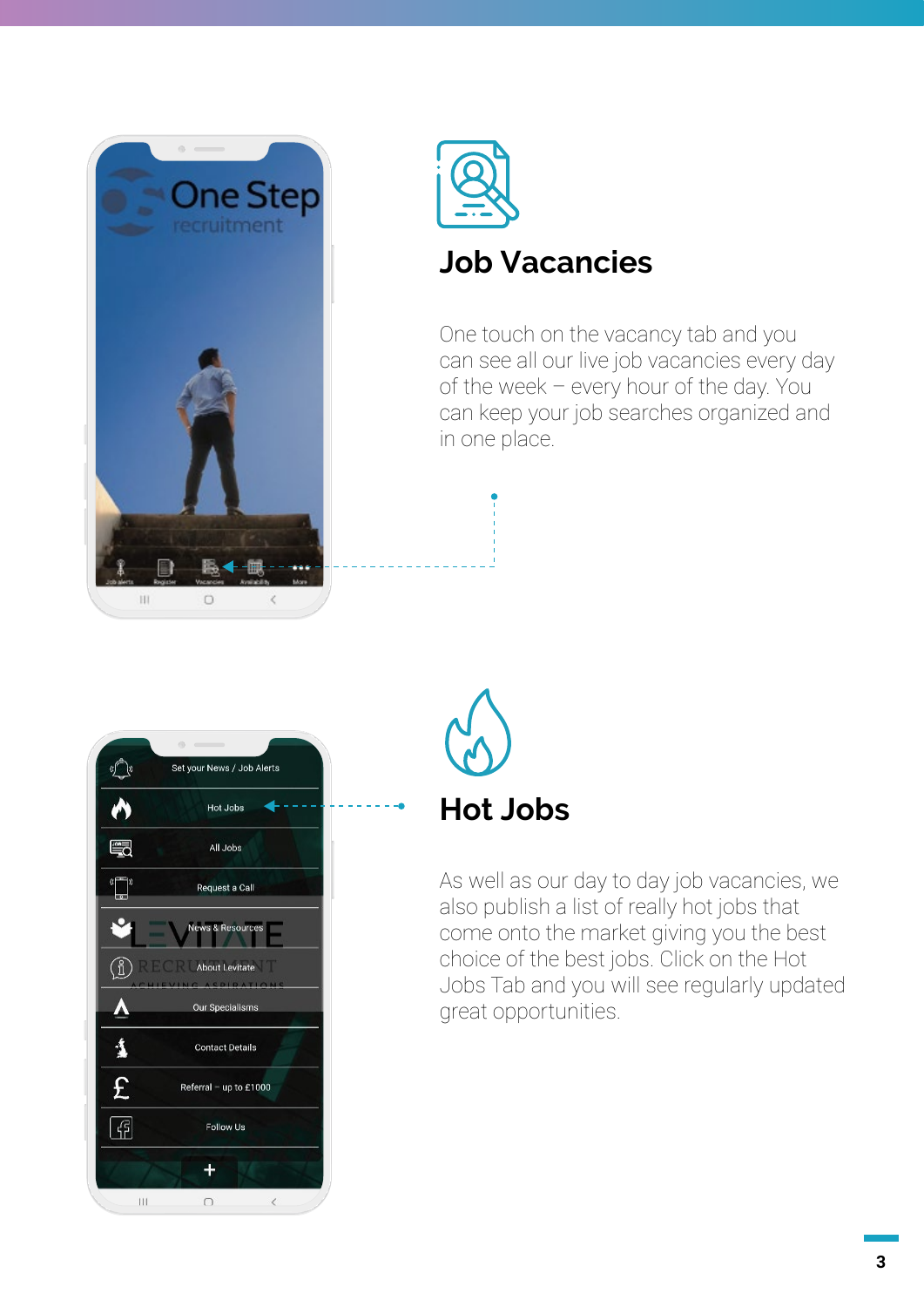## **Your Availability For Work**

#### **Permanent – Temporary – Contract**

| John Smith                 | <b>Your Details</b>             |
|----------------------------|---------------------------------|
| <b>Candidate Email</b>     | Full Name:                      |
| john@abc.com               | Post Code:                      |
| Week Commencing(Monday)    | Contact Number:                 |
| 04/04/2020                 | Email Address:                  |
| Monday                     | Job Type Sought:                |
| ● I'm Available            | Salary Expected:                |
| Tuesday                    | Select the Most Appropriate:    |
| <sup>O</sup> I'm Available | Actively Looking                |
| Wednesday                  | Possibly Looking                |
| Trn Available              | Open to a Discussion            |
| Thursday                   | Looking but for a Specific Role |
| <sup>1</sup> m Available   | Definitely Not Looking          |
| Friday                     |                                 |
| I'm Available              | Send                            |
| Saturday                   |                                 |
|                            |                                 |
|                            |                                 |
|                            |                                 |

You don't have to call us if you are busy – you can let us know easily via the app when you are available for work. If you are in the temporary or contract market – simply click on the days you are available. If you are looking only for permanent work, you can update us on your specific job seeking status.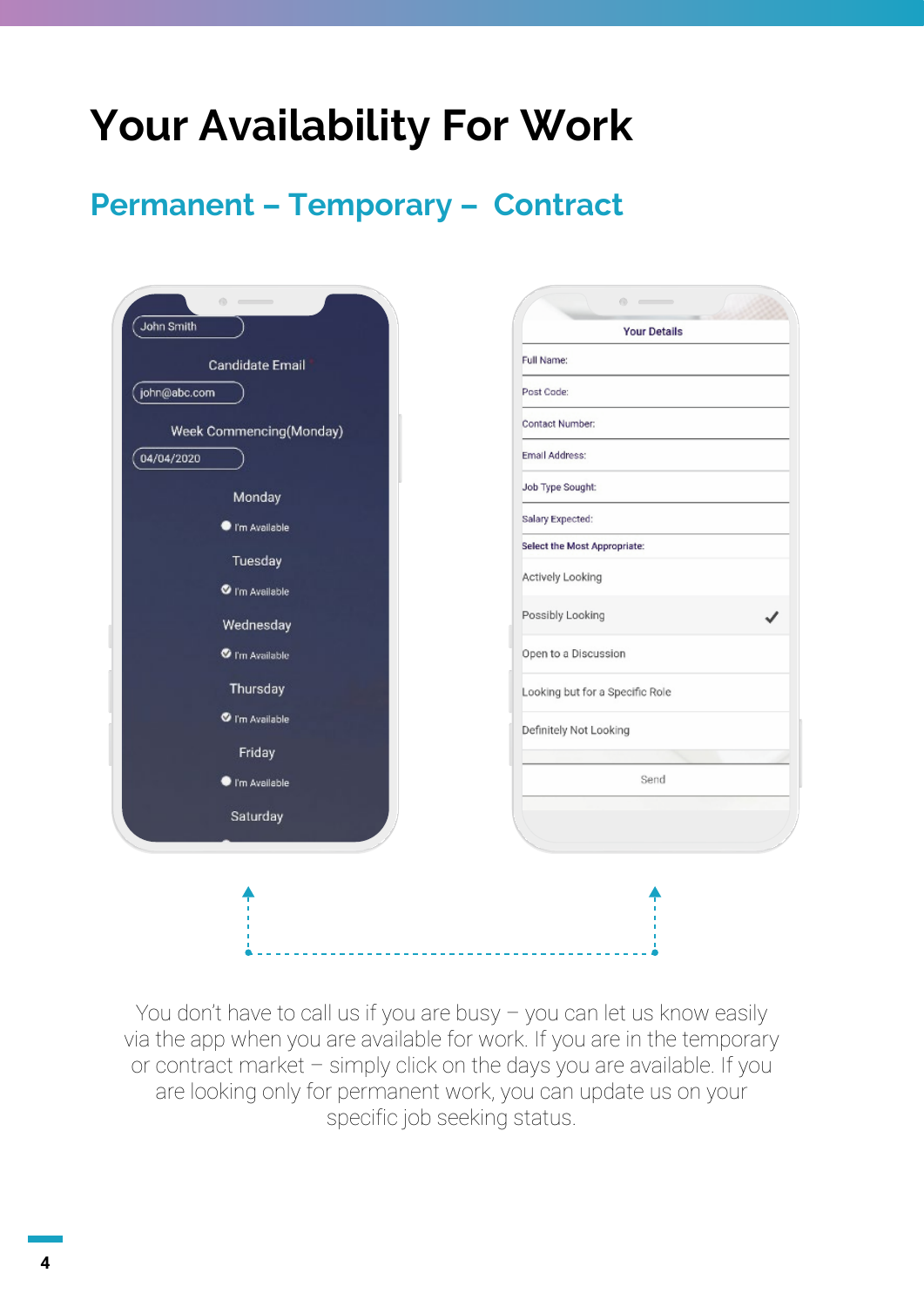### **Register with Us – it's easy**

| ¢                   | <b>Register Corby</b>  |                                                       |  |
|---------------------|------------------------|-------------------------------------------------------|--|
| <b>Your Details</b> |                        |                                                       |  |
| Full Name:          |                        |                                                       |  |
| Postcode:           |                        |                                                       |  |
|                     | Contact Number:        |                                                       |  |
| Email Address:      |                        |                                                       |  |
|                     |                        | Please tell us what type of work you are looking for: |  |
|                     | <b>Document Upload</b> |                                                       |  |
|                     | Add Image              |                                                       |  |
|                     |                        | Send                                                  |  |
|                     |                        |                                                       |  |
|                     |                        |                                                       |  |
|                     |                        |                                                       |  |
|                     |                        |                                                       |  |
|                     |                        |                                                       |  |



We know you are busy, so we've made it easy, quick and simple to register with us via the app. You can upload your CV to the app and any other documents, and you can tell us specifically what type of work you are looking for.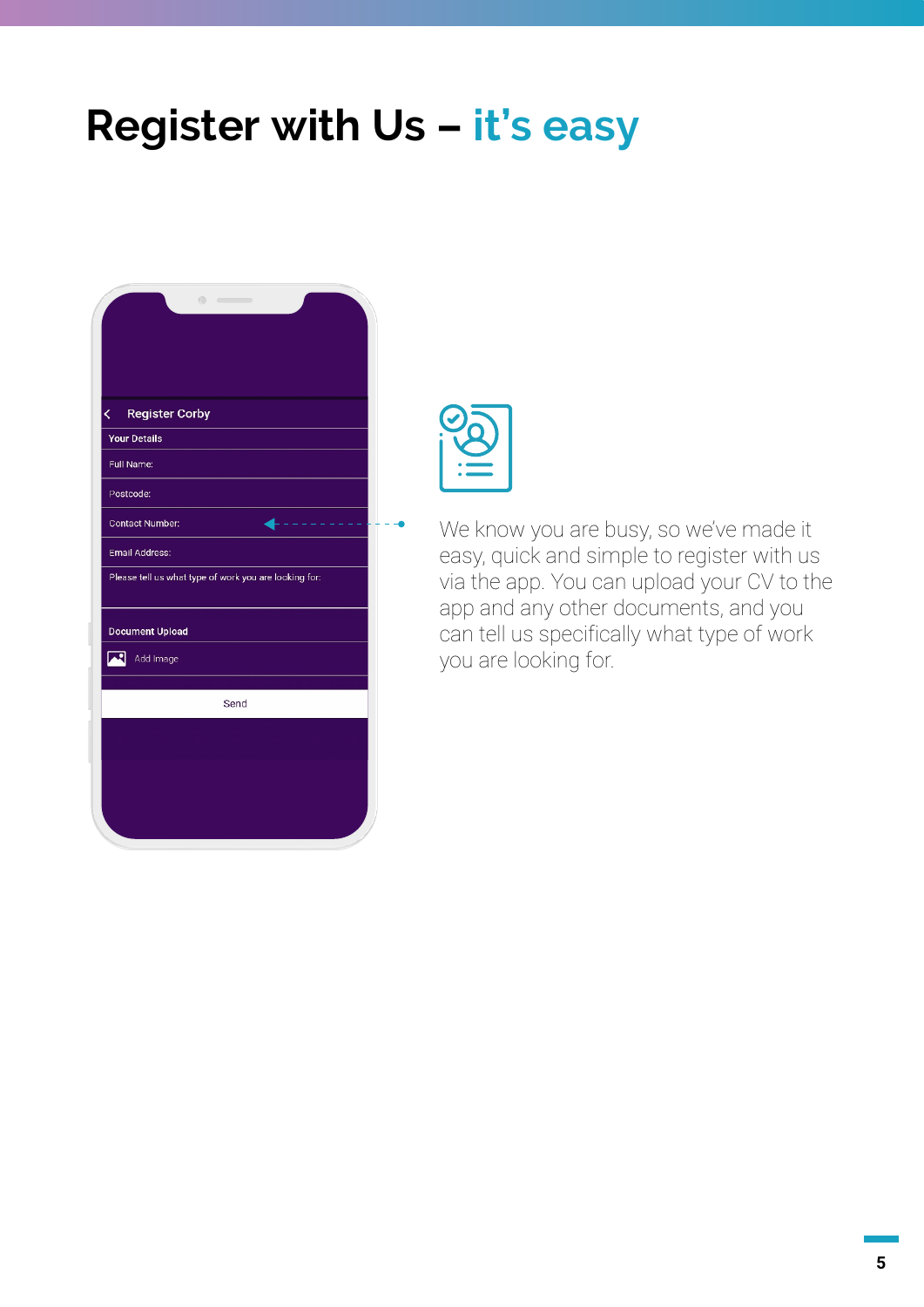### **Job Alerts**

#### **"You choose what you want to hear about"**

| $\begin{picture}(20,20) \put(0,0){\dashbox{0.5}(5,0){ }} \put(15,0){\circle{10}} \put(25,0){\circle{10}} \put(25,0){\circle{10}} \put(25,0){\circle{10}} \put(25,0){\circle{10}} \put(25,0){\circle{10}} \put(25,0){\circle{10}} \put(25,0){\circle{10}} \put(25,0){\circle{10}} \put(25,0){\circle{10}} \put(25,0){\circle{10}} \put(25,0){\circle{10}} \put(25,0){\circle{10}} \put(25,0$<br><b>Job Ale</b> |  |
|---------------------------------------------------------------------------------------------------------------------------------------------------------------------------------------------------------------------------------------------------------------------------------------------------------------------------------------------------------------------------------------------------------------|--|
| Please tap all that apply below to receive insights &<br>instant job alerts.                                                                                                                                                                                                                                                                                                                                  |  |
| Insight                                                                                                                                                                                                                                                                                                                                                                                                       |  |
| News, research<br>& whitepapers                                                                                                                                                                                                                                                                                                                                                                               |  |
| <b>South East</b>                                                                                                                                                                                                                                                                                                                                                                                             |  |
| <b>Business Development</b><br>& Sales                                                                                                                                                                                                                                                                                                                                                                        |  |
| E-Commerce                                                                                                                                                                                                                                                                                                                                                                                                    |  |
| Engineering/Automation                                                                                                                                                                                                                                                                                                                                                                                        |  |
| Finance                                                                                                                                                                                                                                                                                                                                                                                                       |  |
| General Management                                                                                                                                                                                                                                                                                                                                                                                            |  |
| Health & Safety/Quality                                                                                                                                                                                                                                                                                                                                                                                       |  |
| <b>Inventory Planning</b>                                                                                                                                                                                                                                                                                                                                                                                     |  |
| Interim Opportunities                                                                                                                                                                                                                                                                                                                                                                                         |  |
| International Freight                                                                                                                                                                                                                                                                                                                                                                                         |  |



From time to time, we also send out interesting news about what's happening in the market to keep you updated. You can turn this option on or off anytime to suit you.



You can select what types of job you want to hear about through a push notification. This means that you are guaranteed to only hear about jobs that you are interested in. It means we are really listening to you.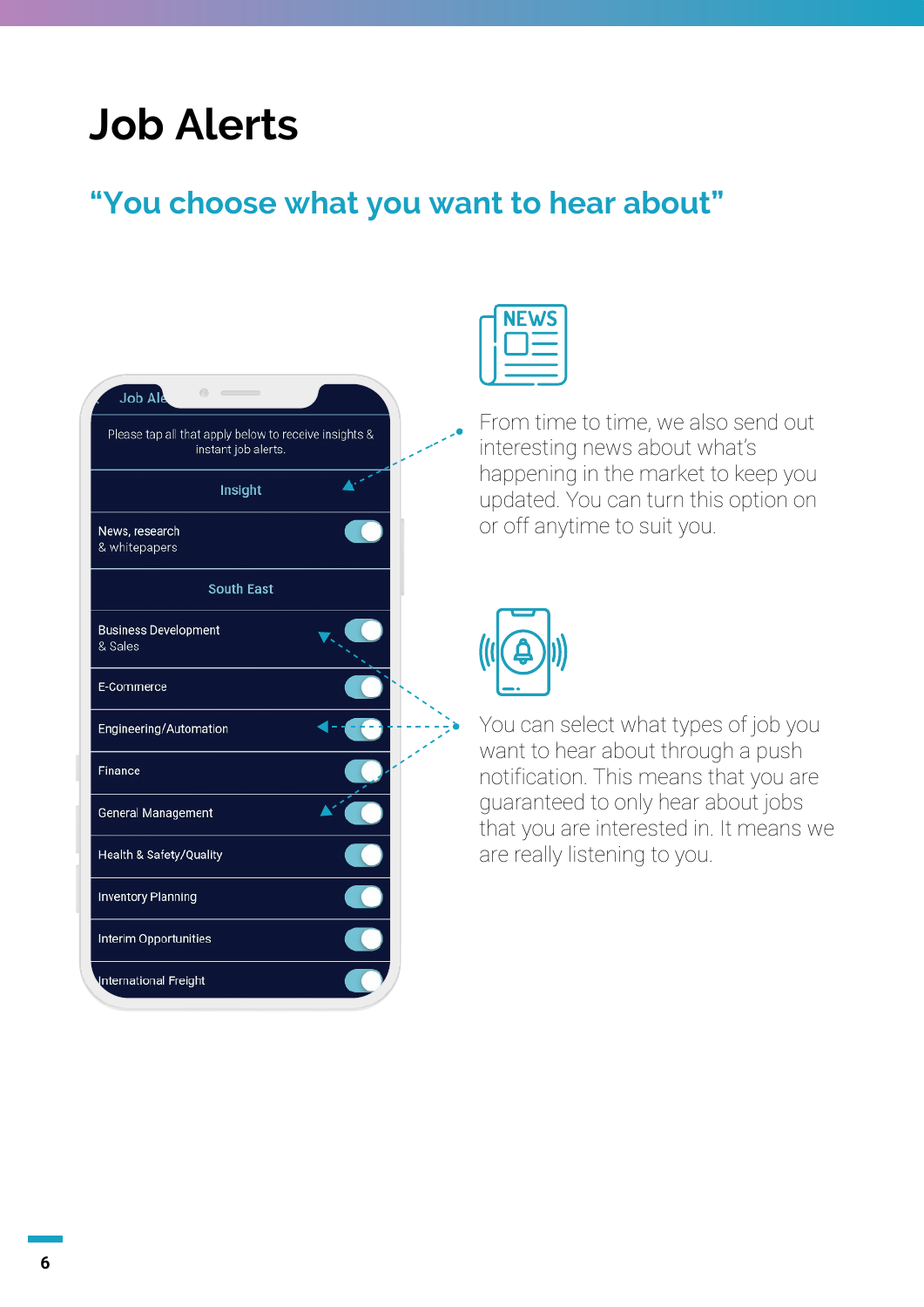# **Candidate Referrals**

### **"This is where we are ask for your help"**

There is a referal scheme in the app which means you can refer to us a friend, colleague or family member who may be looking for work. If we place your referral into work – we will reward you for it.



It's very easy and takes less than a few minutes to refer anyone you know who is looking for work or a career change.